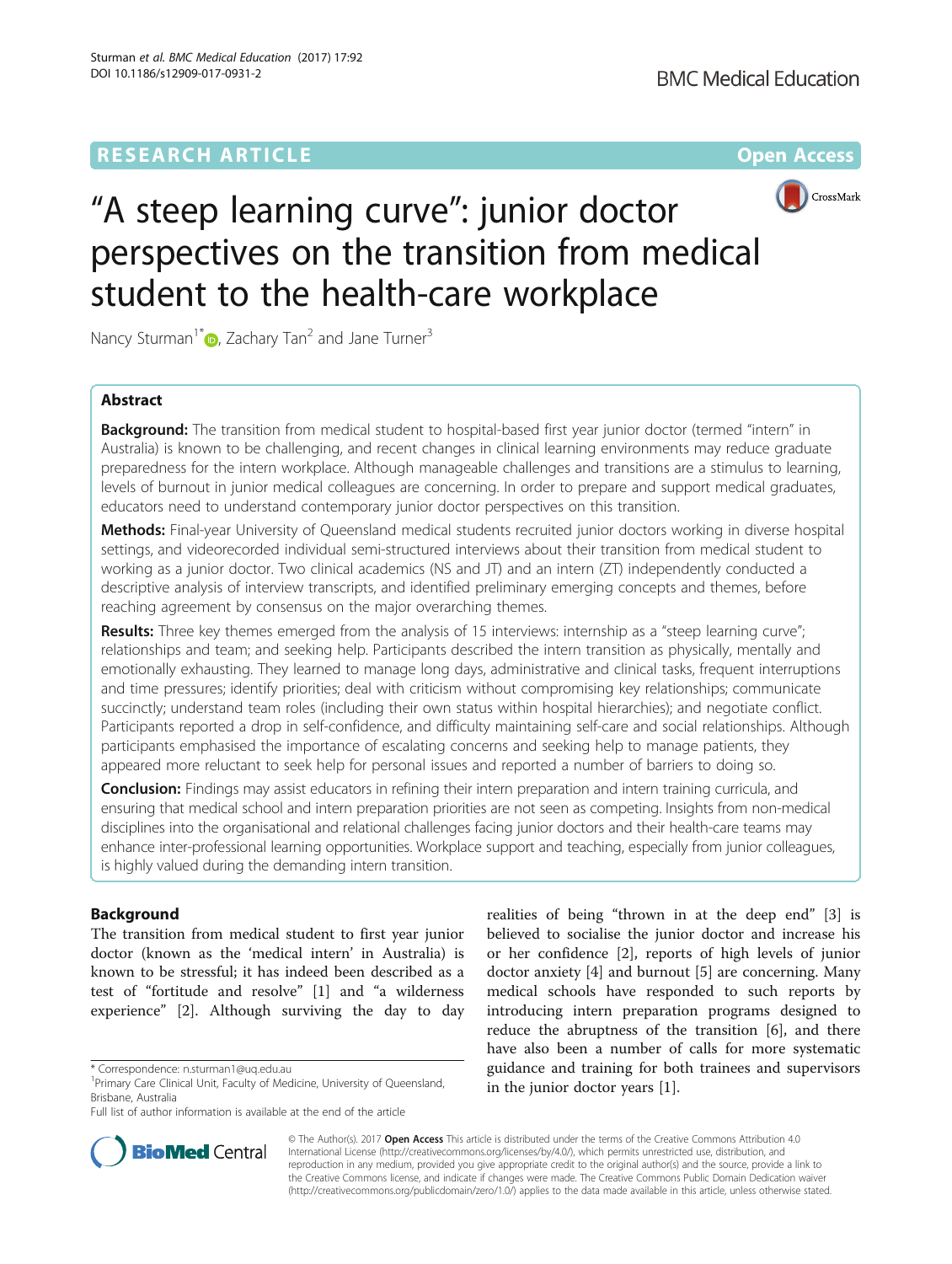Transitions are embedded in medical training and practice, which has been described as having a somewhat "fragmented overall structure" [[6\]](#page-5-0). The intern transition is the first of many workplace transitions for the junior doctor, who must continue to learn on the job while providing patient care. There are a number of theories of work-based learning [\[7](#page-5-0), [8\]](#page-5-0), and transitioning to new work roles [\[6\]](#page-5-0). Probably the best known theory of learning in healthcare settings cites these workplaces as examples of local "communities of practice", based on their sustained relationships, common understandings and social norms, sense of belonging, and particular practical repertoires in which new recruits gradually gain proficiency through deliberate and supported practice [[2, 8](#page-5-0)]. However it has been argued recently that current hospital healthcare settings may provide fewer opportunities for clinical year medical students and junior doctors to undertake this deliberate and supported practice, due to the relative isolation of learners from senior Faculty, rapid throughput of patients with diagnoses established prior to admission and fewer clinical signs than previously, inconsistent clinical exposure and increasing specialization [\[9,](#page-5-0) [10\]](#page-6-0). Frequent student and junior doctor transitions from one clinical team to another may also have a detrimental impact on professional identity formation (coming to "think, act and feel like a physician" [[11](#page-6-0)]). Short stints in different clinical placements have been reported to promote shallow relationships with both patients and clinical teams, as well as a tendency to "manage (supervisors') impressions" rather than seeking teaching from them, and find workarounds (including cutting corners and not answering pages) rather than investing in understanding and improving healthcare systems [[9,](#page-5-0) [12](#page-6-0)]. It is therefore possible that medical students are currently graduating less well prepared for their junior doctor roles in terms of both knowledge and skills, and their developing professional identities. This may increase the abruptness and stressfulness of the intern transition.

Transitions are times of both risk and opportunity. Given that safe and effective patient care, and junior doctor wellbeing, are key priorities of the hospital workplace, preparation and support for the intern transition remain a key focus of medical education and training. Senior clinicians, whose evaluations of intern performance contribute to important decisions about speciality training programme selection and progression, may be quite removed from the workplace realities of their junior doctor colleagues. Educators and supervisors should understand the realities of contemporary intern life for medical graduates, and partner with them to optimise both undergraduate and postgraduate support and learning opportunities. The people who are likely to best understand the intern transition are recently graduated young doctors, who are also known to be key supports to their incoming colleagues [[1](#page-5-0)].

The aims of this project were to better understand the intern transition, and evaluate how effectively our medical programme is preparing students for their intern roles, by seeking the perspectives of recent graduates.

## **Methods**

In this project, six final year University of Queensland (UQ) medical students (three male and three female) were recruited on a medical student Facebook social media site, and invited to conduct individual semistructured interviews with junior doctors about their experiences of the transition from medical student to intern. Junior doctor participants were selected by student interviewers through their personal networks, with the aim of obtaining a diverse sample of junior doctors and intern workplaces. The students developed a semistructured interview guide in a session facilitated by ZT, following a general description of the "Intern Voice" project goals. The interview guide developed by the students invited the junior doctors to reflect on four areas: 1) their views about the medical programme, including any areas for improvement; 2) their medical student experience, including any advice for current students; 3) life as an intern and how prepared they felt for this; and 4) how to stay resilient through medical studies and training.

Junior doctor interviewees were advised that excerpts of the interview might be selected by the investigators and presented to the student body and to academic staff involved in the medical program curriculum, but that they would be given a preview of the draft presentations with the right to exclude any excerpts in which they featured. All interviews were video-recorded, and the audio content was transcribed.

One of the investigators (ZT) was a final year medical student at the time of the interviews, and a medical intern at the time of the data analysis. The other two investigators are academic staff in the UQ School of Medicine involved in curriculum development and delivery, and clinical teaching (NS in a general practice setting, JT in a hospital-based mental health facility). All interview transcripts were read in their entirety by all three investigators independently to gain familiarity with the data. Salient phrases or comments which exemplified provisional concepts or themes were highlighted in each interview, and compared across interviews to refine or expand the preliminary themes which emerged [\[13](#page-6-0)]. The investigators met three times face-to-face to refine the analysis. Emerging concepts and themes were identified by consensus using an iterative, inductive approach with constant comparison between interview data and the investigators' preliminary concepts [\[14](#page-6-0)]. Refined concepts were categorised into major overarching themes, for which illustrative quotations were identified [[13](#page-6-0)].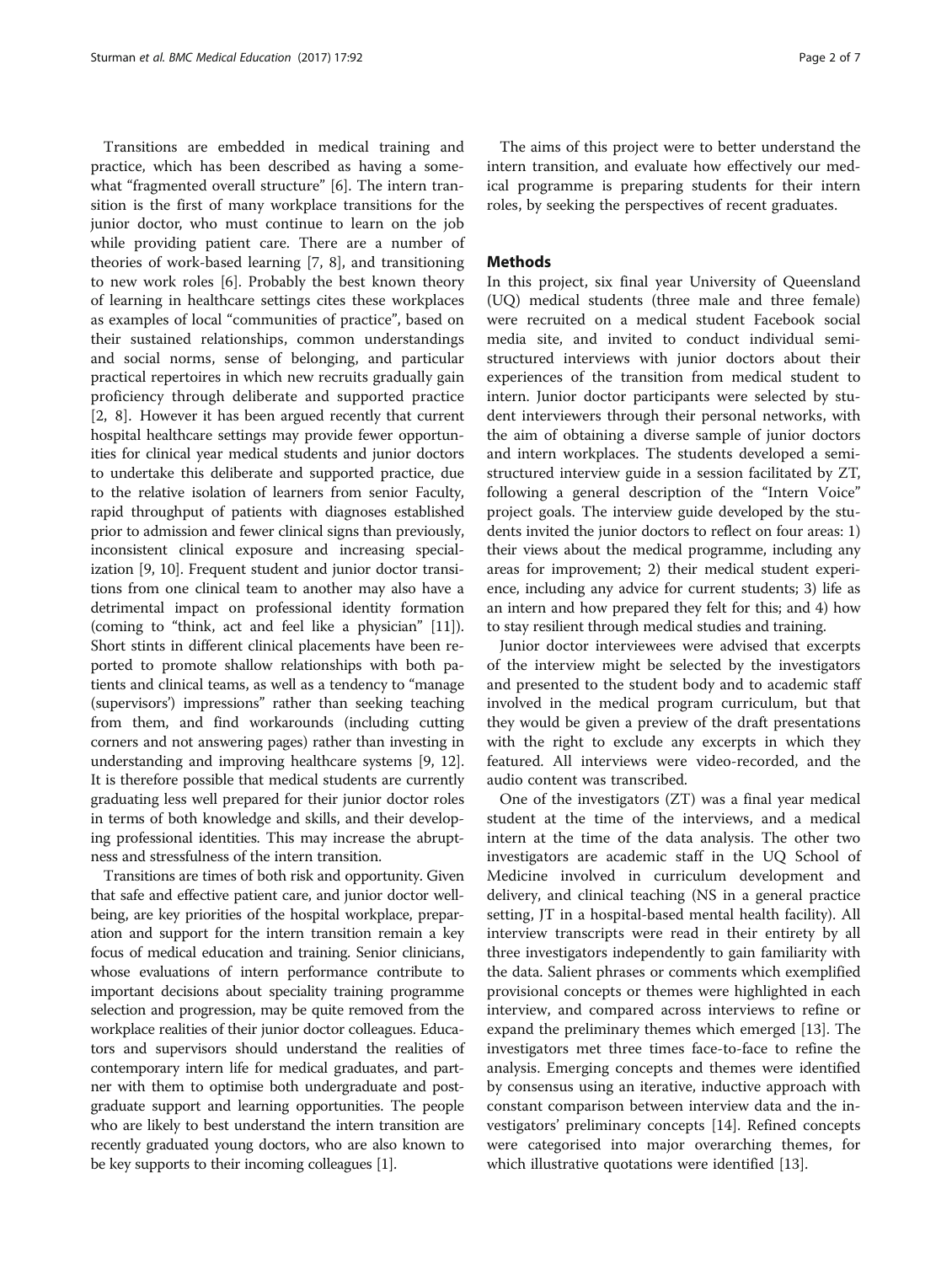The investigators developed two summaries of the key recommendations made by participants in relation to 1) improving the medical programme, which was presented at a Faculty Teaching and Learning Committee, and 2) making the most out of medical school, which was uploaded to student eLearning sites. This paper focuses on findings from interview questions about 3) life as an intern, and 4) resilience during studies and training.

## Results

The student interviewers recruited and interviewed fifteen junior doctors. A total of 12 h of interview footage was video-recorded. Participant demographics are shown in Table 1.

Interviewees appeared in the video footage to be engaged and relaxed in the interviews, although a minority requested 're-starts' during their interviews to allow them to re-express their ideas more fluently. Although analysis commenced once interviews were completed, and saturation was not actively sought, no new themes emerged after the first ten interviews had been analysed.

Several participants made a number of specific suggestions in order to improve intern preparation, although others were sceptical that more effective preparation was possible. More teaching in a number of procedural, technical, clinical, communication and relational areas (including lumbar puncture, completing forms, managing ward call scenarios, writing in medical records, and negotiating conflict) was recommended. Medical students were advised to engage actively on the wards, and shadow their interns during their daily activities and during ward call shifts, in preference to spending time shadowing senior consultants or studying for medical assessments. Participants reported having experienced competing priorities in terms of performing well in medical school assessments, and engaging with their clinical teams; they reported having appreciated clinical rotations with lighter assessment loads.

Three key overarching themes emerged from the analysis: internship as a steep learning curve; the importance of relationships and working in teams; and responding to challenges and seeking help. The preliminary concepts of stepping up, changing focus, endurance, exhaustion, responsibility for patients, impact on senior colleagues, mistakes, criticism, self-care and self-doubt fell under "a steep learning curve"; communication, inter-professional roles, hierarchy, trust, professionalism, conflict, and being strategic with professional relationships fell under the relationships and team over-arching theme; and escalating, prioritising, being organised, peer support, family and friends, life outside medicine, stigma, and help-seeking fell under the overarching theme of responding to challenges and seeking help.

Illustrative quotations are provided in Table [2](#page-3-0), for each of these themes.

## Theme one: a steep learning curve

Participants described the transition to internship as physically, psychologically, cognitively and emotionally exhausting. They also described an abrupt change in focus from what had mattered as a medical student to their new priorities as an intern, and an abrupt change from self-confidence to self-doubt and uncertainty. They reported learning to manage time pressures, frequent interruptions, changing priorities, long days, mistakes and criticism. Each clinical context was described as having its own local systems, which had to be learned by experience. The responsibility of caring for sick patients appeared to be felt keenly. Several participants reported difficulty maintaining self-care activities and social relationships especially outside work.

## Theme two: relationships and team

Participants reported that a supportive team, and teaching and support from junior colleagues, were key in negotiating the intern transition. They reported some challenges working in teams, including identifying roles and negotiating different work ethics, personalities and approaches to patient care. Participants reported receiving criticism, some of it felt to be harsh, from other team members, both medical and non-medical. They were aware of the importance for their future medical careers of maintaining positive relationships especially with more senior medical colleagues. Participants described

## Table 1 Junior doctor participant demographics

|                                     | Gender                             | Age in years                                                            | Domestic or International<br>student <sup>b</sup> | Previous highest<br>undergraduate degree <sup>c</sup>                     | Junior doctor workplace <sup>d</sup><br>Queensland (QLD) or<br>International (Int) |
|-------------------------------------|------------------------------------|-------------------------------------------------------------------------|---------------------------------------------------|---------------------------------------------------------------------------|------------------------------------------------------------------------------------|
| Number of participants ( $N = 15$ ) | Male: 11<br>Female: 4 <sup>a</sup> | $<$ 21: nil<br>$21 - 25:3$<br>$26 - 30:9$<br>$31 - 35:3$<br>$>35$ : nil | Australian: 8<br>International: 7                 | <b>BA: 2</b><br><b>BSc: 10</b><br>MSc: 1<br>Pharmacy: 2<br>Engineering: 1 | <b>QLD: 12</b><br>Int: 3                                                           |

<sup>a</sup>The UQ medical student cohort is approximately 60% male, 40% female

b All international students were from Canada or USA. The UQ medical student cohort includes approximately 30% international students

c The UQ medical program accepts only graduate students. One student had completed both a BA and a BSc

<sup>d</sup>All international workplaces were in North America. Three Australian workplaces included regional and rural hospital placements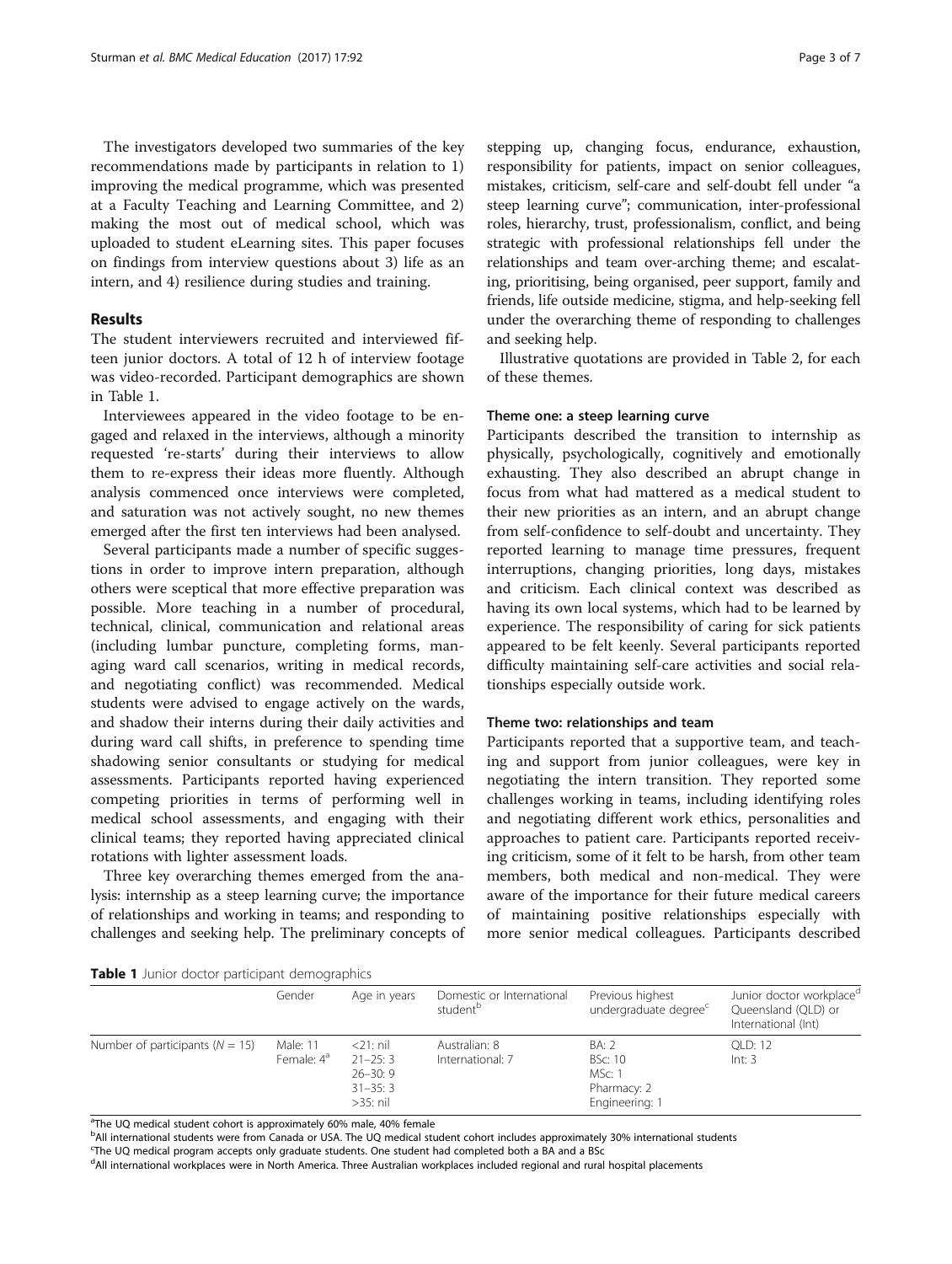## <span id="page-3-0"></span>Table 2 Illustrative quotations for major themes

Theme One: A steep learning curve

- I3P1 It's an incredibly steep learning curve, it's you can say the same at any workplace – it's any new job, any new role, it's going to be vastly different to what you've done as a student, but I think it's – it was a huge learning curve and it was a huge shock to the system when – everyone that I've talked to, it was a huge learning curve for everyone.
- I1P2 It's long hours and you're tired and trying to find time to sleep and exercise...also just have (sic) a clear mind on a really foggy head is a challenge and just getting used to the demands physically, emotionally for sure, mentally with this job.
- I4P1 There's incredible self-doubt when you become an intern that you don't have as a medical student. So I think going from being the top of your game as a medical student to the absolute bottom of the ladder as an intern is a huge transition emotionally in terms of ego and it's a big knock to your confidence.
- I5P2 Some of the biggest challenges would be I guess taking care of sick patients. So you're a junior doctor, it's your first year practising, you can get very nervous when a patient's blood pressure drops, they look very sick and unwell.

Theme Two: Relationships and team

- I5P3 A lot of the times you will have registrars and consultants who are quite over bearing and might be quite aggressive and harsh in terms of their criticisms and how they want you to do things. I think the only way really to deal with that is just to take it. Because I mean these guys are your bosses, they're going to be the ones deciding whether you get into a certain college or anything like that and you really need to build a resilience to that and just take any criticism. There's no need to talk back or argue back.
- I6P2 Sometimes other professionals, like nursing on occasion or allied health, will maybe disagree or raise concerns with a plan that we have and what I've found is that it's very easy for their concerns to be raised with us, but when we as junior – because we are junior doctors – have concerns about perhaps the way other professions are managing our patients, I find it challenging to find the right avenues...I've had experiences where my concerns have been dismissed and I feel like I've not been listened to in terms of the thing that I was worried about....you're both at the bottom and somewhere up in the middle of the food chain at the same time because you are making decisions and directing patient care, but at the same time you're at the very, very bottom of that chain, so that's a bit of a confusing situation to be in especially when you have disagreements with other staff.
- I5P1 As a resident you are relaying the information about your patients to numerous teams and numerous different professionals every single day and if that's a skill that's not up to scratch, you'll have a lot of difficulty organising anything for your patients, or getting anything done it will be very difficult...you need to be prepared and you need to have a way of sending your message succinctly and to the point.
- I3P1 Working in a team, it's something that you have to learn to do, it's something that you don't do well to begin with and something you have to learn to do because no matter what you do in a hospital setting you're going to be part of a bigger team...and you have to learn to work with a lot of different personalities and a lot of different work ethics and things like that, which is not something that can be taught as easily and it's something that comes more with experience and time in just being in that setting.

Theme Three: Responding to challenges and seeking help

I5P1 The most challenging times will come when you're on ward call or you're on - doing anything that's by yourself...and the most important thing that you should be thinking about is, when do I need to escalate this problem that I have with a patient to someone more senior.

## Table 2 Illustrative quotations for major themes (Continued)

- I3P1 The advice that I would give is don't be afraid, everyone is there to help you and everyone is there to guide you along, don't be afraid to ask questions because ultimately it's all in the best interest of the patient.
- I2P1 Internship is extraordinarily stressful and I think it brings out a lot of issues that people have, and I think some of those issues could be dealt with much earlier on....If they're having a difficult time even in school, it's likely that they're going to have a difficult time in internship as well.
- I1P3 The state medical boards will want to know if you ever sought mental health treatment, so that's a huge barrier. My insurance, if I were to seek medical mental health assistance, a lot of that would be through here which are people I work with which isn't necessarily ideal. And there is a stigma, it's like you're not hard enough, you're not able to carry your weight and having to take – and there's also very real fact of the matter is if I'm sick or I need to take time off or something there's other people that's going to have to carry my weight while I'm gone, so you do have that pressure to keep pushing forward, keep pushing forward no matter what.

having a somewhat paradoxical status in hospital hierarchies, and emphasised the importance of communicating succinctly and accurately.

## Theme three: responding to challenges and seeking help

Participants reported responding to the challenges by learning to be organised in managing administrative and clinical tasks, identifying and acting on priorities, and having a low threshold for escalating concerns. Participants emphasised the importance of actively consulting resources and seeking help to manage patients safely, but appeared to be less comfortable seeking help for their own personal or health problems. Participants suggested that pre-existing problems (for example depression which had developed during the medical program) were likely to be exacerbated during internship. They urged any students or junior doctors who were not coping to access help, but none admitted having sought help other than from family and friends themselves, and there was a strong view that obtaining professional assistance was complex because of stigma, time pressures, reluctance to increase the workloads of colleagues, and on occasion feelings of helplessness. Participants admitted to limited knowledge of specific services or resources which might be available.

## **Discussion**

The intern transition is a key opportunity for senior medical students and junior doctors to "learn to play the role of physician, acquire the language of medicine, understand the hierarchy of the profession and its power structures, and learn how to live with ambiguity" [\[15](#page-6-0)]. Our findings suggest that the intern transition is experienced as abrupt and stressful, but affords many learning opportunities. Our findings extend previous reports by identifying many of the specific challenges involved, and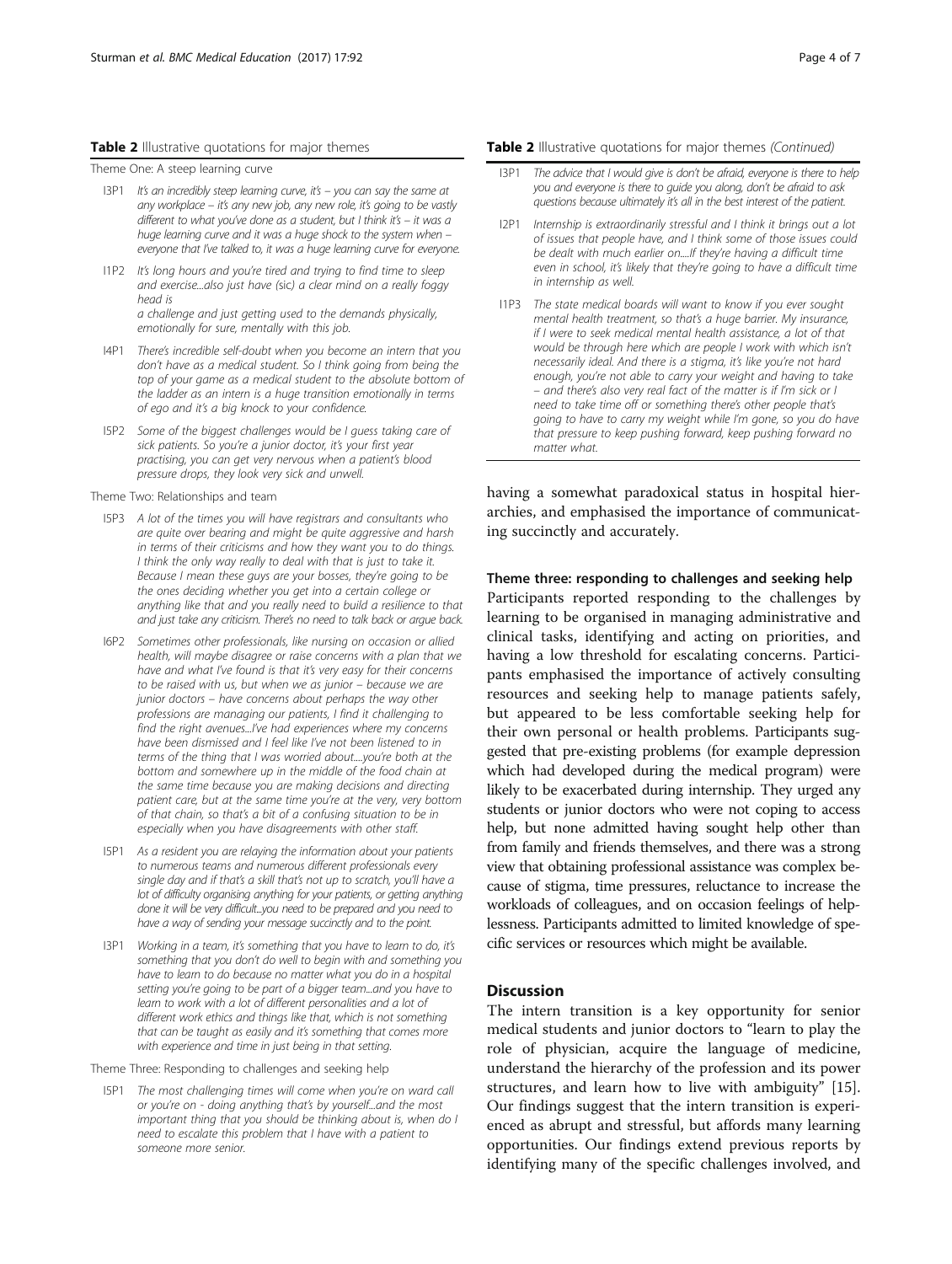reporting some junior doctor recommendations for improving intern preparation.

Although the team-based nature of health-care is emphasised in many current accounts of effective medical practice, our data provide some insights into the contemporary junior doctor perspective of working in health care teams.

The use of near peers as interviewers, who were personally known to participants, was a deliberate strategy to obtain candid reflections in a context of trust. This strategy also aligns well with educational models which view students and recent alumni as partners with academic teams in curricular design and evaluation [\[16\]](#page-6-0). However participants were aware that their comments might be selected for wider dissemination and might have had some reservations about divulging attitudes which had the potential to be perceived by academic staff as negative. The assurance that any video footage of such comments would be previewed by them, and would be excluded at their request, was intended to reassure participants who might have such concerns. Although participants were graduates of a single institution, purposive sampling ensured that data captures a diverse range of intern experiences. Three participants were working in North American settings, which differ in several respects from the Australian setting, including the streaming of interns into specialty training immediately after graduation, and different systems of health insurance. These participants are not identified because of the small numbers and concern about preserving anonymity.

Our participants reported being relatively well prepared in terms of clinical skills and knowledge (or at least able to access additional knowledge as needed). However, as other investigators have also found [\[3](#page-5-0)], they reported feeling under-prepared for management and administrative skills, and medical educators should consider explicitly discussing the more technical aspects of the intern role to prepare students for the fact that administrative tasks form a large part of their working day. Although active participation in their hospital communities of practice, and especially junior doctor shadowing, have previously been identified as particularly valuable for intern preparation [\[1](#page-5-0), [2](#page-5-0)], participants reported having felt pressured to spend time with more senior clinicians instead. They were very aware of the potential negative impact on their careers of poor relationships with senior doctors.

Team support has also been recognised as critical in previous literature, particularly teams which show interest in the junior doctor as an individual [[3\]](#page-5-0) and provide regular feedback [\[1](#page-5-0)]. Shadowing junior doctors and sharing experiences with peers have also previously been identified as particularly valuable [[12, 17](#page-6-0)]; this sharing may promote the "strong sense of shared social identity" which is known to be a factor in buffering stress [\[11](#page-6-0)].

Our participants recognised the importance of working well with other team members, but commented frequently on difference and conflict within these teams. They also acknowledged the paradoxical position of the junior doctor within the hospital hierarchy (which has received little discussion in previous literature), and acknowledged that it could be difficult to identify the roles played by other team members. This latter difficulty has previously been identified, and junior doctors have been described as "working in parallel with other team members" rather than together [\[12\]](#page-6-0), with no shared vision of care [[2\]](#page-5-0). Inter-professional education in simulated settings aims to challenge pre-existing attitudes towards different health professional groups (for example perceptions that some are more caring than others [[18\]](#page-6-0)), and prepare students to function in healthcare teams. However it has been suggested that team membership may be meaningless to students, until they start to feel useful [[2\]](#page-5-0). Our findings suggest that interprofessional education should also support students to learn to negotiate differences in goals and attitudes towards work, difficult personalities, criticism and conflict within teams. More sophisticated preparation for organizational, team and relational challenges may benefit from insights from disciplines outside the health sciences including the social and behavioural sciences.

Participants described an initial loss of self-confidence during the intern transition, when faced with the responsibility and the uncertainty of real-world clinical practice. However they reported having adjusted quickly to the new demands of the junior doctor workplace, and appeared reluctant to report ongoing challenges. This is in keeping with previous findings that interns take some pride in surviving without "needing their hands held" [[12\]](#page-6-0). Previous investigators have suggested that "feelings of vulnerability are often hidden and frequently not articulated" [\[19\]](#page-6-0), and that more advanced junior doctors downplay the challenges of the intern transition [\[12](#page-6-0)].

Our participants emphasised the importance of finding individual strategies to cope with workplace stress, including exercise, socializing with both medical and nonmedical friends and family, and various leisure activities. Participants emphasised the importance of seeking clarification, advice and support in managing patients. Seeking help, and escalating appropriately, are of course essential for patient care: skills in "slowing down", and "help seeking" when appropriate, have a major impact on patient safety [[20\]](#page-6-0). Medical educators have also emphasised the importance of seeking external feedback ("habits of self-directed assessment seeking") to enhance learning and self-monitoring [\[20, 21](#page-6-0)]. However our participants did not report seeking help to cope with stress or personal health problems, despite recommending that others do so. Doctors' decisions to access healthcare for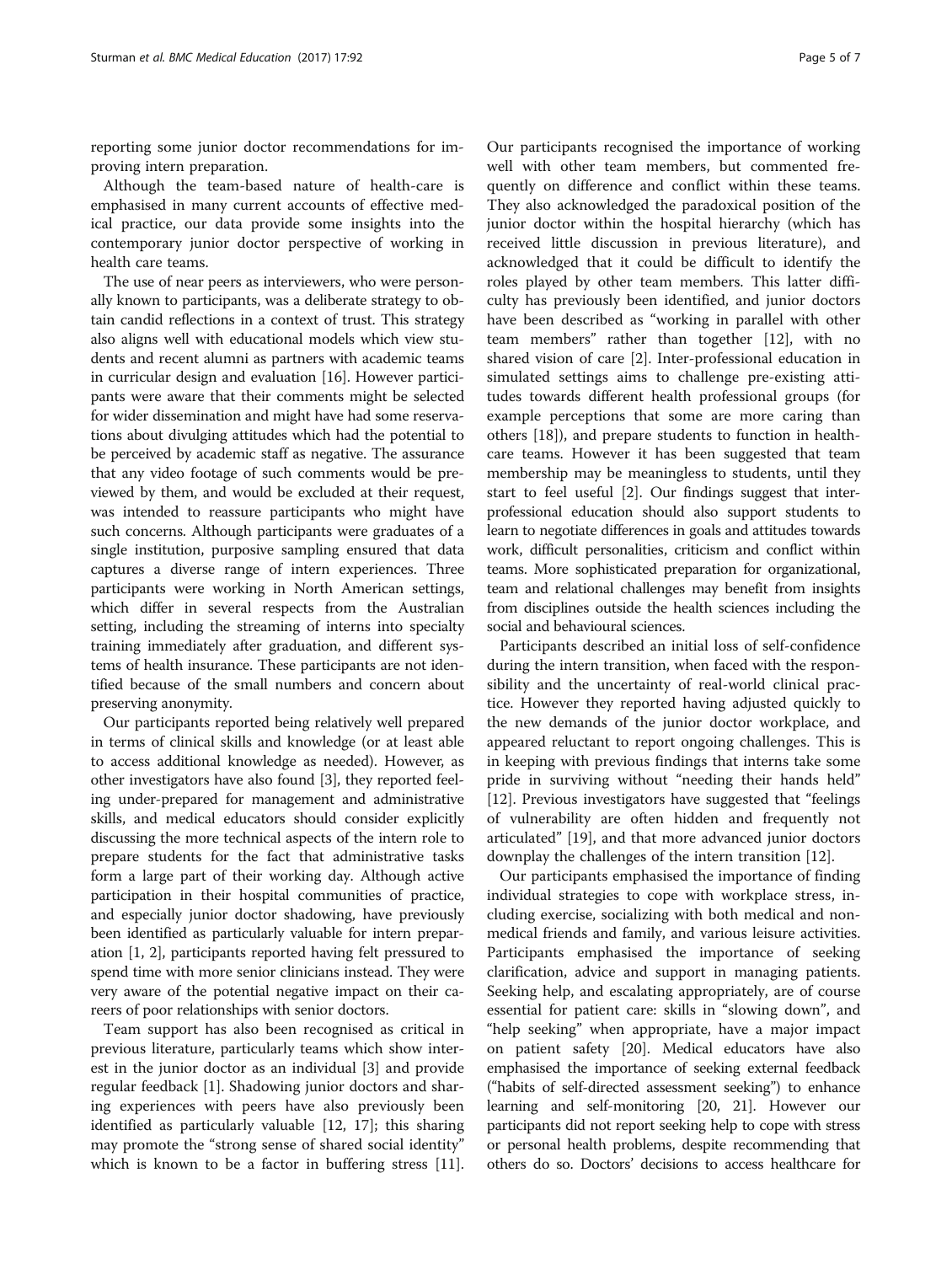<span id="page-5-0"></span>themselves are complex: they are taken in the context of being time poor, learning to dismiss minor symptoms during medical school, clinical experience managing symptoms expectantly and tolerating uncertainty, setting a high value on self-management of health conditions, and an awareness of the psychological basis of many physical symptoms [\[22\]](#page-6-0). Stigma was also highlighted as a significant barrier, as was the potential for a longer term negative impact on career progression. Given these challenges it may be particularly important to facilitate access to healthcare for both medical students and junior doctors by signposting appropriate points of entry (including building relationships of trust with independent and caring general practitioners).

## Conclusions

The intern transition continues to be experienced as abrupt, stressful and exhausting; our participants reported a drop in self-confidence, and difficulty maintaining selfcare and social relationships. We extend previous reports by identifying many of the specific challenges involved, from the perspective of the junior doctor. Participants reported learning to manage long days, administrative and clinical tasks, frequent interruptions and time pressures; identify priorities; deal with criticism without compromising key relationships; communicate succinctly; understand team roles (including their own status within hospital hierarchies); and negotiate conflict. Supportive clinical teams, and teaching and support from junior colleagues, are reported to be invaluable in negotiating these challenges.

Findings may assist educators in refining their Intern preparation and intern training curricula, and ensuring that medical school and intern preparation priorities are not seen as competing. Inter-professional educators may find it useful to reflect on some of the team-based challenges which junior doctor participants identify, and consider including teaching from disciplines outside medicine and the health sciences about the organisational and relational challenges facing junior doctors and their health-care teams. Although junior doctor participants appeared to be comfortable seeking help to manage patients, they may be more reluctant to seek help to manage personal problems and report a number of barriers to doing so. Junior doctors are also very aware of the importance of maintaining positive relationships with senior medical colleagues.

#### Acknowledgements

The investigators acknowledge all the junior doctors who participated in the Intern Voice project, giving generously of their time and advice.

#### Funding

A small grant was received from the Faculty of Medicine and Biomedical Sciences, which allowed the investigators to pay student interviewers a small sum of money to compensate them for their time and inconvenience. The funding body had no role in the design of the study and collection, analysis, and interpretation of data or in writing the manuscript.

## Availability of data and materials

More extensive excerpts of interview transcript data used and analysed during the current study may be made available from the corresponding author on reasonable request.

## Authors' contributions

NS led the conception and design of the project, made substantial contributions to the analysis and interpretation of data, and drafted the manuscript. ZT made substantial contributions to the conception and design of the project, led the acquisition of data, made substantial contributions to the analysis and interpretation of data, and revised the manuscript critically for important intellectual content. JT made substantial contributions to the conception and design of the project, and the analysis and interpretation of data, and revised the manuscript critically for important intellectual content All authors have given final approval of the version to be published, have participated sufficiently in the work to take public responsibility for appropriate portions of the content, and agree to be accountable for all aspects of the work in ensuring that questions related to the accuracy or integrity of any part of the work are appropriately investigated and resolved.

#### Competing interests

The authors declare that they have no competing interests.

#### Consent for publication

Not applicable.

#### Ethics approval and consent to participate

Ethical approval (2015001051) was obtained from the UQ Human Research Ethics Committee. All interviewers and interviewees gave informed consent to participate in the project.

## Publisher's Note

Springer Nature remains neutral with regard to jurisdictional claims in published maps and institutional affiliations.

#### Author details

<sup>1</sup> Primary Care Clinical Unit, Faculty of Medicine, University of Queensland Brisbane, Australia. <sup>2</sup>Princess Alexandra Hospital and Faculty of Medicine University of Queensland, Brisbane, Queensland, Australia. <sup>3</sup>Discipline of Psychiatry, Faculty of Medicine, University of Queensland, Brisbane, Australia.

## Received: 24 October 2016 Accepted: 18 May 2017 Published online: 26 May 2017

#### References

- Brown J, Chapman T, Graham D. Becoming a new doctor: a learning or survival exercise? Med Educ. 2007;41(7):653–60.
- 2. Jaye C, Egan T, Smith-Han K. Communities of clinical practice and normalising technologies of self: learning to fit in on the surgical ward. Anthropol Med. 2010;17(1):59–73.
- 3. Prince K, Van De Wiel M, Van Der Vleuten C, Boshuizen H, Scherpbier A. Junior Doctors' Opinions about the Transition from Medical School to Clinical Practice: A Change of Environment. Educ Health. 2004;17(3):323–31.
- 4. Soares D, Chan L. Stress and wellbeing of junior doctors in Australia: a comparison with American doctors and population norms. BMC Med Educ. 2016;16
- 5. Bogg J, Gibbs T, Bundred P. Training, job demands and mental health of pre-registration house officers. Med Educ. 2001;35(6):590–5.
- 6. Teunissen PW, Westerman M. Opportunity or threat: the ambiguity of the consequences of transitions in medical education. Med Educ. 2011;45(1):51.
- 7. Bennett D, McCarthy M, O'Flynn S, Kelly M. In the eye of the beholder: student perspectives on professional roles in practice. Med Educ. 2013;47(4):397–407.
- 8. Wenger E. Communities of practice: learning, meaning, and identity/Etienne Wenger. Cambridge, Cambridge University Press; 1998.
- 9. Lee KD. Getting Real: Embracing the Conditions of the Third-Year Clerkship and Reimagining the Curriculum to Enable Deliberate Practice. Acad Med. 2015;90(10):1314.